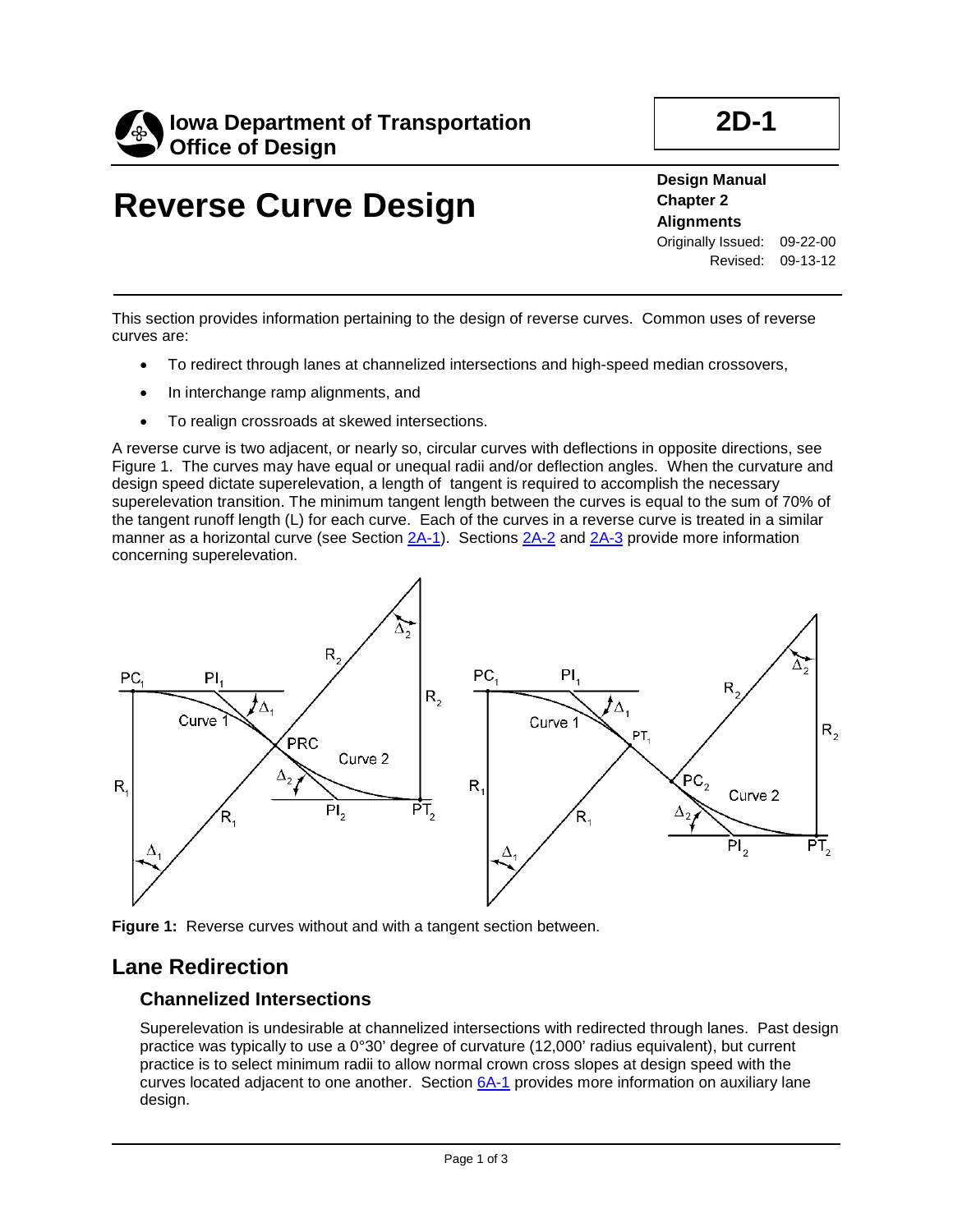#### **Median Crossovers**

Section 3E-3 provides information regarding median crossovers. The designer is encouraged to consult the Methods Section in the Office of Design for further assistance with median crossover design.

### **Interchange Ramp Alignments**

Reverse curves are used on interchange ramps when necessary. Tangent sections between the curves are required to accommodate the high-speed superelevation transitions. More specific criteria for reverse curve interchange ramps will be detailed in a section to be issued in the future.

### **Realignment of Crossroads**

Reverse curves may also be used when realigning crossroads to reduce skew. Refer to Section 6A-8 for more details concerning intersection alignment.

### **Example: Lane Redirection at an Intersection**

Given a design speed of 50 mph and a lane width of 12', we wish to design a reverse curve to redirect a through lane to accommodate a 16' median for a left turn lane, as seen in Figure 2. Assume a normal crown (NC) section.





Using Table 4 in Section 2A-3 with a normal crown (NC),  $R = 6500$  feet. The incomplete alignment algorithm within Geopak cogo should be used for the calculation of the reverse curve geometry. The commands below, included as a portion of an input file, produce the results illustrated in Figure 3.

LOCATE 9006 ON CHAIN ML001 STA 101+00 OFFSET 12

LOCATE 9007 ON CHAIN ML001 STA 109+00 OFFSET 28

**ALI 9000 INC**

**POT 9006 TD 9001 TO 9002**

**CUR 9000 TL 0 R 6500 P DEF ?**

**CUR 9001 TL 0 R 6500 M DEF ?**

**POT 9007 TL ? TD 9001 TO 9002**

**END ALI SR1C**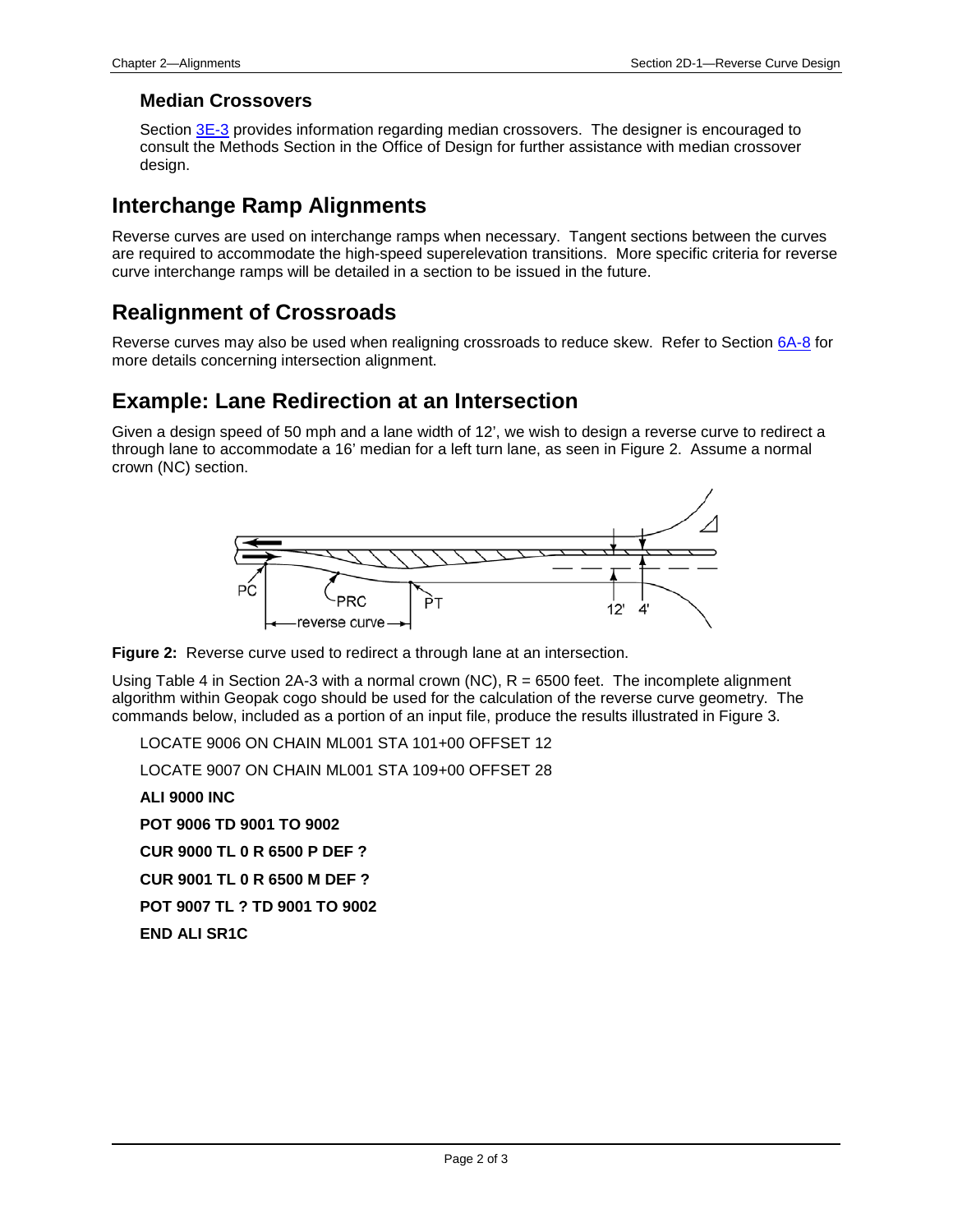

**Figure 3:** Reverse curve for lane redirection in example problem.